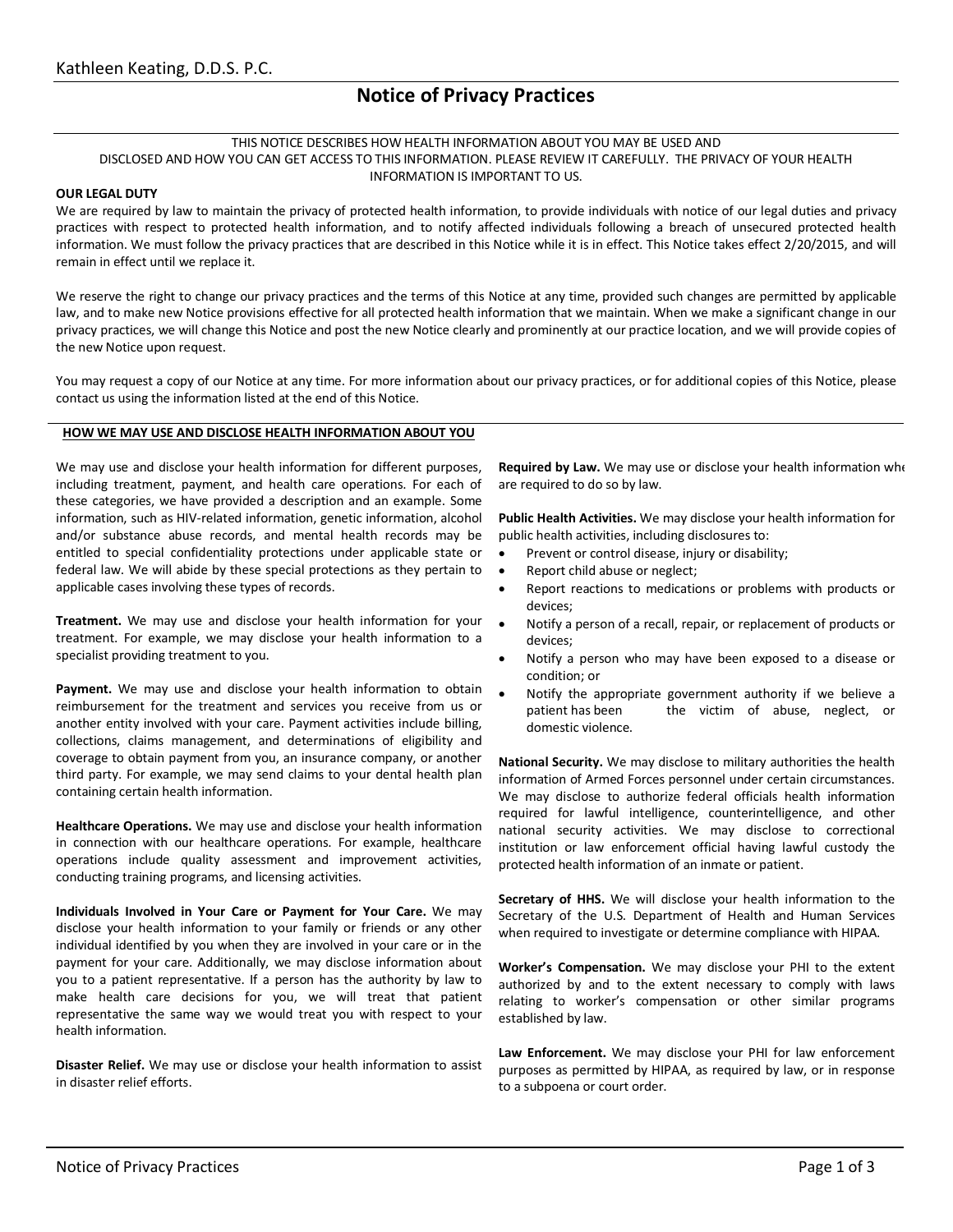### Kathleen Keating, D.D.S. P.C.

**Health Oversight Activities.** We may disclose your PHI to an oversight agency for activities authorized by law. These oversight activities include audits, investigations, inspections, and credentialing, as necessary for licensure and for the government to monitor the health care system, government programs, and compliance with civil rights laws.

**Judicial and Administrative Proceedings.** If you are involved in a lawsuit or a dispute, we may disclose your PHI in response to a court or administrative order. We may also disclose health information about you in response to a subpoena, discovery request, or other lawful process instituted by someone else involved in the dispute, but only if efforts have been made, either by the requesting party or us, to tell you about the request or to obtain an order protecting the information requested.

**Research.** We may disclose your PHI to researchers when their research has been approved by an institutional review board or privacy board that has reviewed the research proposal and established protocols to ensure the privacy of your information.

**Coroners, Medical Examiners, and Funeral Directors.** We may release your PHI to a coroner or medical examiner. This may be necessary, for example, to identify a deceased person or determine the cause of death. We may also disclose PHI to funeral directors consistent with applicable law to enable them to carry out their duties.

**Fundraising.** We may contact you to provide you with information about our sponsored activities, including fundraising programs, as permitted by applicable law. If you do not wish to receive such information from us, you may opt out of receiving the communications.

### Other Uses and Disclosures of PHI

Your authorization is required, with a few exceptions, for disclosure of psychotherapy notes, use or disclosure of PHI for marketing, and for the sale of PHI. We will also obtain your written authorization before using or disclosing your PHI for purposes other than those provided for in this Notice (or as otherwise permitted or required by law). You may revoke an authorization in writing at any time. Upon receipt of the written revocation, we will stop using or disclosing your PHI, except to the extent that we have already taken action in reliance on the authorization.

#### Your Health Information Rights

**Access.** You have the right to look at or get copies of your health information, with limited exceptions. You must make the request in writing. You may obtain a form to request access by using the contact information listed at the end of this Notice. You may also request access by sending us a letter to the address at the end of this Notice. If you request information that we maintain on paper, we may provide photocopies. If you request information that we maintain electronically, you have the right to an electronic copy. We will use the form and format you request if readily producible. We will charge you a reasonable costbased fee for the cost of supplies and labor of copying, and for postage if you want copies mailed to you. Contact us using the information listed at the end of this Notice for an explanation of our fee structure.

If you are denied a request for access, you have the right to have the denial reviewed in accordance with the requirements of applicable law.

**Disclosure Accounting.** With the exception of certain disclosures, you have the right to receive an accounting of disclosures of your health information in accordance with applicable laws and regulations. To request an accounting of disclosures of your health information, you must submit your request in writing to the Privacy Official. If you request this accounting more than once in a 12-month period, we may charge you a reasonable, cost-based fee for responding to the additional requests.

**Right to Request a Restriction.** You have the right to request additional restrictions on our use or disclosure of your PHI by submitting a written request to the Privacy Official. Your written request must include (1) what information you want to limit, (2) whether you want to limit our use, disclosure or both, and (3) to whom you want the limits to apply. We are not required to agree to your request except in the case where the disclosure is to a health plan for purposes of carrying out payment or health care operations, and the information pertains solely to a health care item or service for which you, or a person on your behalf (other than the health plan), has paid our practice in full.

**Alternative Communication.** You have the right to request that we communicate with you about your health information by alternative means or at alternative locations. You must make your request in writing. Your request must specify the alternative means or location, and provide satisfactory explanation of how payments will be handled under the alternative means or location you request. We will accommodate all reasonable requests. However, if we are unable to contact you using the ways or locations you have requested we may contact you using the information we have.

**Amendment.** You have the right to request that we amend your health information. Your request must be in writing, and it must explain why the information should be amended. We may deny your request under certain circumstances. If we agree to your request, we will amend your record(s) and notify you of such. If we deny your request for an amendment, we will provide you with a written explanation of why we denied it and explain your rights.

**Right to Notification of a Breach.** You will receive notifications of breaches of your unsecured protected health information as required by law.

**Electronic Notice.** You may receive a paper copy of this Notice upon request, even if you have agreed to receive this Notice electronically on our Web site or by electronic mail (e-mail).

### **Questions and Complaints**

If you want more information about our privacy practices or have questions or concerns, please contact us.

If you are concerned that we may have violated your privacy rights, or if you disagree with a decision we made about access to your health information or in response to a request you made to amend or restrict the use or disclosure of your health information or to have us communicate with you by alternative means or at alternative locations, you may complain to us using the contact information listed at the end of this Notice. You also may submit a written complaint to the U.S. Department of Health and Human Services. We will provide you with the address to file your complaint with the U.S. Department of Health and Human Services upon request.